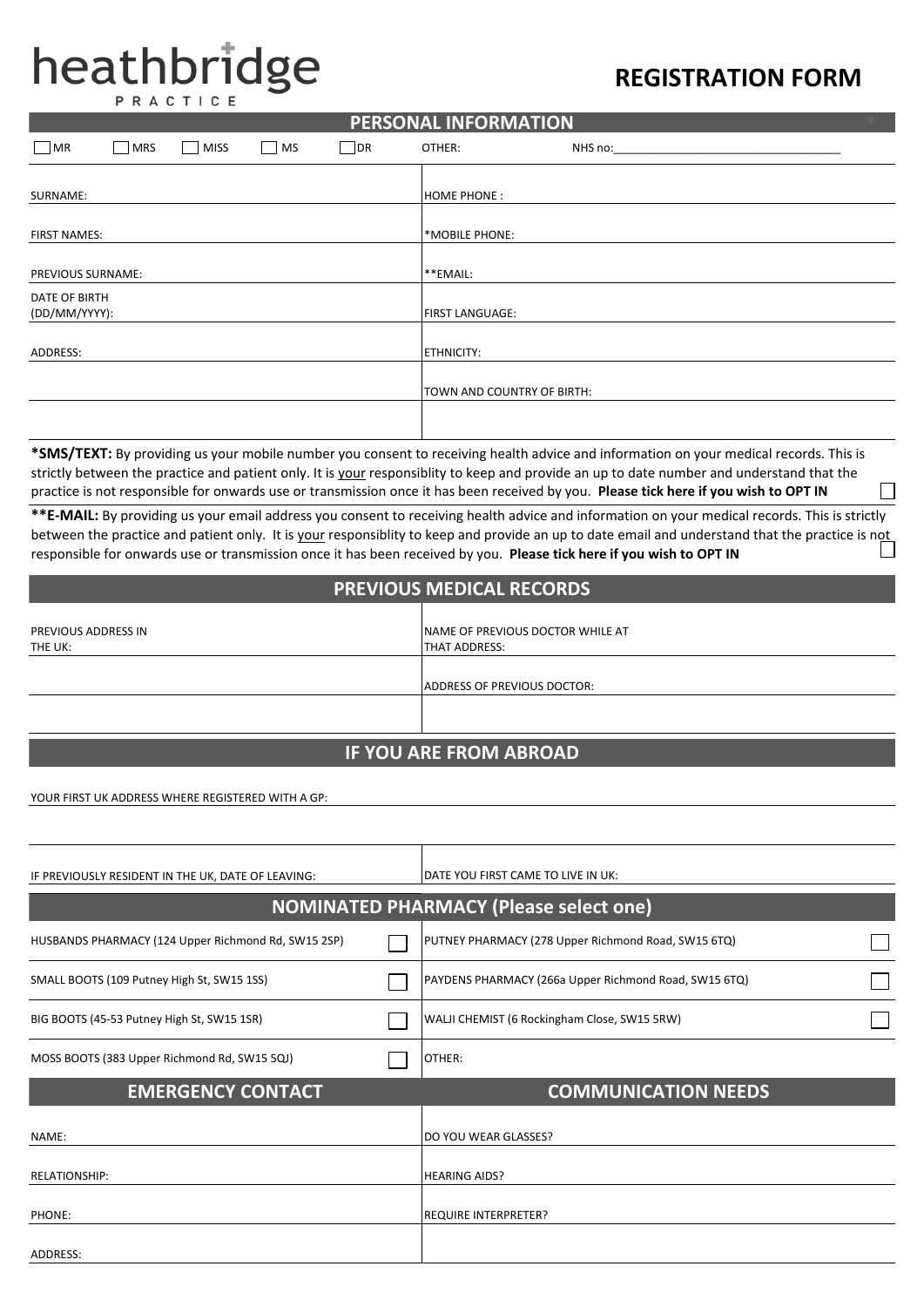| <b>OTHER INFORMATION</b> | <b>WOMEN ONLY</b>                    |
|--------------------------|--------------------------------------|
|                          |                                      |
| WEIGHT                   | DATE OF LAST CERVICAL SMEAR          |
| HEIGHT                   | <b>RESULT OF LAST CERVICAL SMEAR</b> |
|                          |                                      |
| <b>BLOOD PRESSURE</b>    |                                      |
|                          | <b>MEDICAL INFORMATION</b>           |
|                          |                                      |

ANY RELEVANT MEDICAL INFORMATION e.g. allergies

| <b>ALCOHOL CONSUMPTION</b>    | <b>SMOKING STATUS</b>       |                                                       |  |  |  |
|-------------------------------|-----------------------------|-------------------------------------------------------|--|--|--|
| (please use sheet provided)   | $NEVER$ $\Box$              |                                                       |  |  |  |
|                               |                             |                                                       |  |  |  |
| <b>AUDIT - C SCORE</b>        | <b>EX-SMOKER</b>            | cigarettes/cigars per day<br>OR<br>Oz tobacco per day |  |  |  |
|                               |                             |                                                       |  |  |  |
| <b>Remanining Audit SCORE</b> | <b>SMOKER</b>               | cigarettes/cigars per day<br>OR<br>Oz tobacco per day |  |  |  |
|                               | <b>SUMMARY CARE RECORDS</b> |                                                       |  |  |  |

The NHS would like to share your data with others in a number of ways. Please answer the questions below so that we know how you wish us to share your data. Heathbridge Practice is a part of the national Summary Care Record program. This enables each patient to have a summary of their key medical information held securely on the NHS central database, known as the NHS spine. The summary record can be used in an emergency if you needed treatment when access to the medical record held by your GP was not available; for example if you call the doctor out of hours. You will always be asked to give permission for this record to be viewed and you have the right to decline.

- $\Box$  I wish to have a Summary Care Record containing my medications allergies and adverse reactions or sensitivities to medications
- $\Box$  I wish to have a Summary Care record with the above plus additional important medical information held on my record
- □ I do not wish to have a Summary Care Record

**PATIENT'S SIGNATURE** 

**I hereby declare that the above furnished details are true to the best of my knowledge**

Signature on behalf of the patient

Date:

Signature and the state of the state of the state of the state of the state of the state of the state of the state of the state of the state of the state of the state of the state of the state of the state of the state of

Checked by: